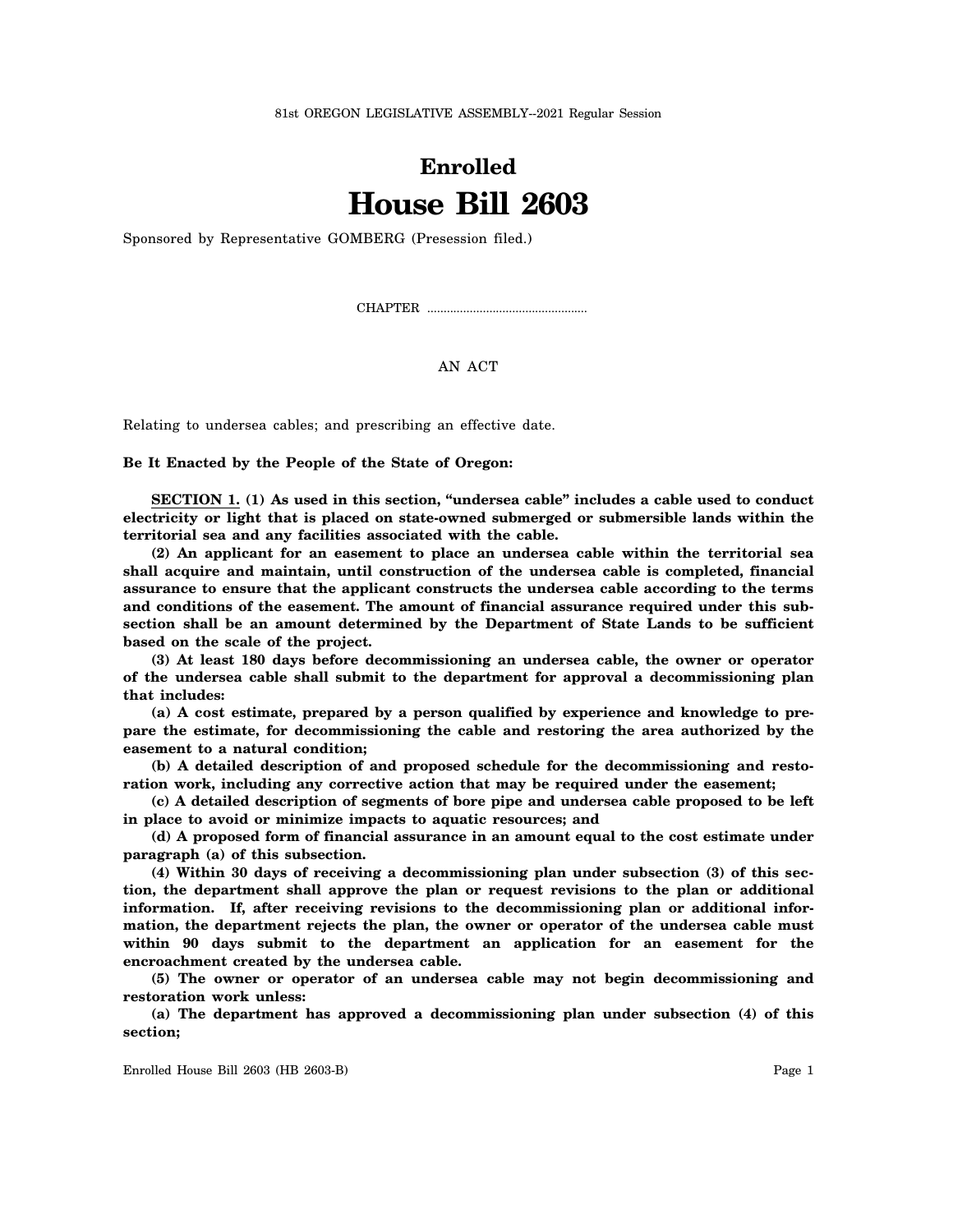**(b) The owner or operator has acquired the financial assurance required under subsection (3) of this section; and**

**(c) The owner or operator has provided to the department notice that the work will begin at least 60 days prior to beginning the work.**

**(6) The financial assurance requirements established by subsections (2) and (3) of this section may be satisfied by furnishing a financial assurance instrument that is:**

**(a) A surety bond, cash deposit or certificate of deposit; and**

**(b) In the name of the State of Oregon.**

**SECTION 2. (1) The Department of Land Conservation and Development, in consultation with the Department of State Lands and relevant local governments and tribal governments, shall review the part of the Territorial Sea Plan that addresses the placement of cables, pipelines and other utilities in the territorial sea. The review must consider fee structures and state and federal review processes, including permitting processes, for the placement of undersea cables on state-owned submerged or submersible land within the territorial sea and under the ocean shore and the siting of associated landing sites. The Department of Land Conservation and Development shall provide the results of the review to the Ocean Policy Advisory Council.**

**(2) The Ocean Policy Advisory Council shall develop recommendations for amendments to the part of the Territorial Sea Plan that addresses the placement of cables, pipelines and other utilities in the territorial sea. In developing recommendations, the council shall consider the review provided to the council under subsection (1) of this section and evaluate:**

**(a) A coordinated permitting process for the placement of undersea cables that allows for coordination between appropriate state agencies, tribal governments and local governments.**

**(b) Suitable landing sites, including a mapping analysis of opportunities, limitations and requirements for landing sites.**

**(c) The impact of other state agencies, laws, zoning requirements or statewide planning goals on potential undersea cable sites.**

**(d) Changes to fees structures and financing associated with administrative costs and the protection and management of the territorial sea and ocean shore.**

**(e) Requirements for public information meetings or other methods for engaging communities, tribal governments, ocean users and industries affected by a proposed undersea cable.**

**(f) The impact of drilling on biological resources, including migratory species, and on resources that are of economic, aesthetic, recreational, social or historic importance to the people of this state.**

**(g) An application process that may include:**

**(A) A needs analysis that takes into account the socioeconomic and environmental needs of the area;**

**(B) A geological study conducted by a registered professional geologist experienced in coastal processes;**

**(C) Consultation with Oregon sea floor experts, such as an expert affiliated with an Oregon university; and**

**(D) A detailed drilling, mitigation and accident response plan.**

**(h) Requirements for interagency preapplication process meetings.**

**(i) Standards for undersea cables in the States of California and Washington.**

**(j) Coordination with tribal governments on potential impacts of undersea cables on cultural and traditional resources.**

**(3) The council may consult with any of the following state agencies when developing recommendations for amendments under this section:**

**(a) The State Parks and Recreation Department;**

**(b) The Department of Environmental Quality;**

**(c) The State Department of Fish and Wildlife;**

Enrolled House Bill 2603 (HB 2603-B) Page 2